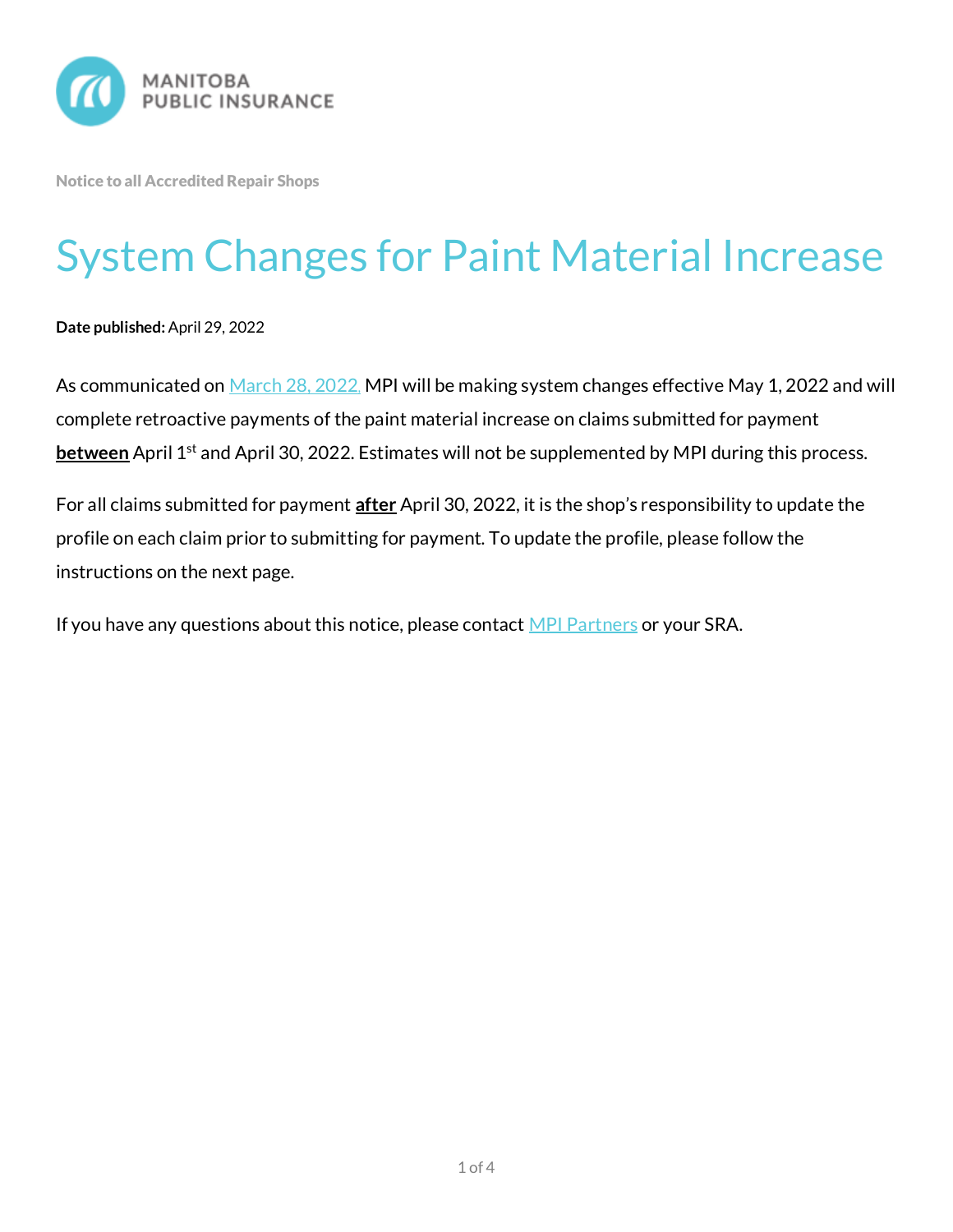

## Updating an Estimate Profile on an Existing Estimate

1. With the estimate editor open, select **Estimate Profile** from the left margin.



2. Select **Change Profile.**

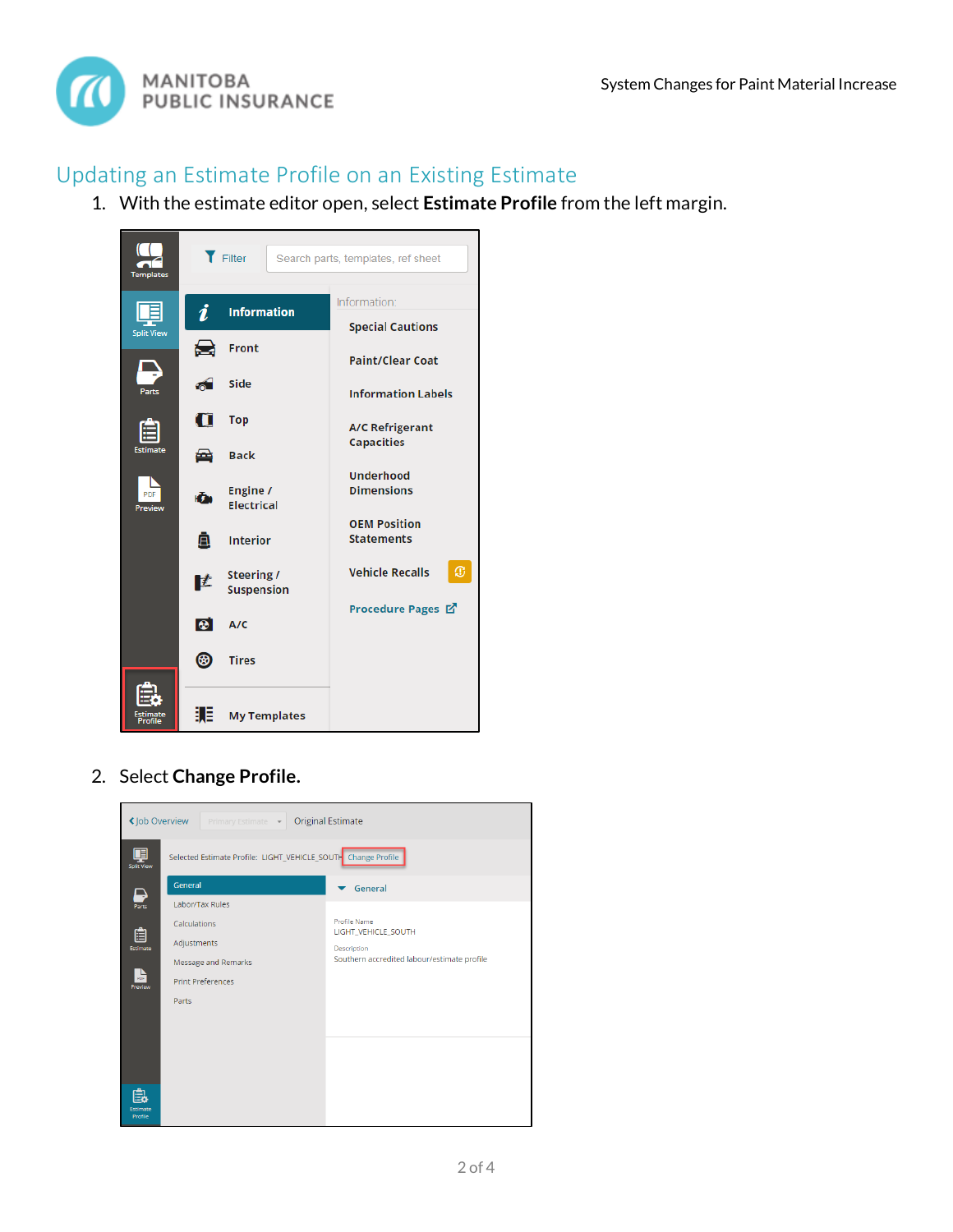

3. Select the applicable profile, which will indicate **(Updated)** next to the name.

| Select an Estimate Profile                                                                                 |  |
|------------------------------------------------------------------------------------------------------------|--|
| Multiple estimate profiles are available from your insurance partner.<br>Select one to write the estimate. |  |
| Search for Profile                                                                                         |  |
| LIGHT_VEHICLE_SOUTH (Updated)                                                                              |  |
| System profile                                                                                             |  |
| Cancel<br>Apply                                                                                            |  |

4. Select **Apply.**

| Select an Estimate Profile                                                                                      |  |
|-----------------------------------------------------------------------------------------------------------------|--|
| Multiple estimate profiles are available from your insurance partner.<br>臣<br>Select one to write the estimate. |  |
| Search for Profile                                                                                              |  |
| LIGHT_VEHICLE_SOUTH (Updated)                                                                                   |  |
| System profile                                                                                                  |  |
|                                                                                                                 |  |
| Cancel<br><b>Apply</b>                                                                                          |  |

## 5. Select **Apply Changes.**